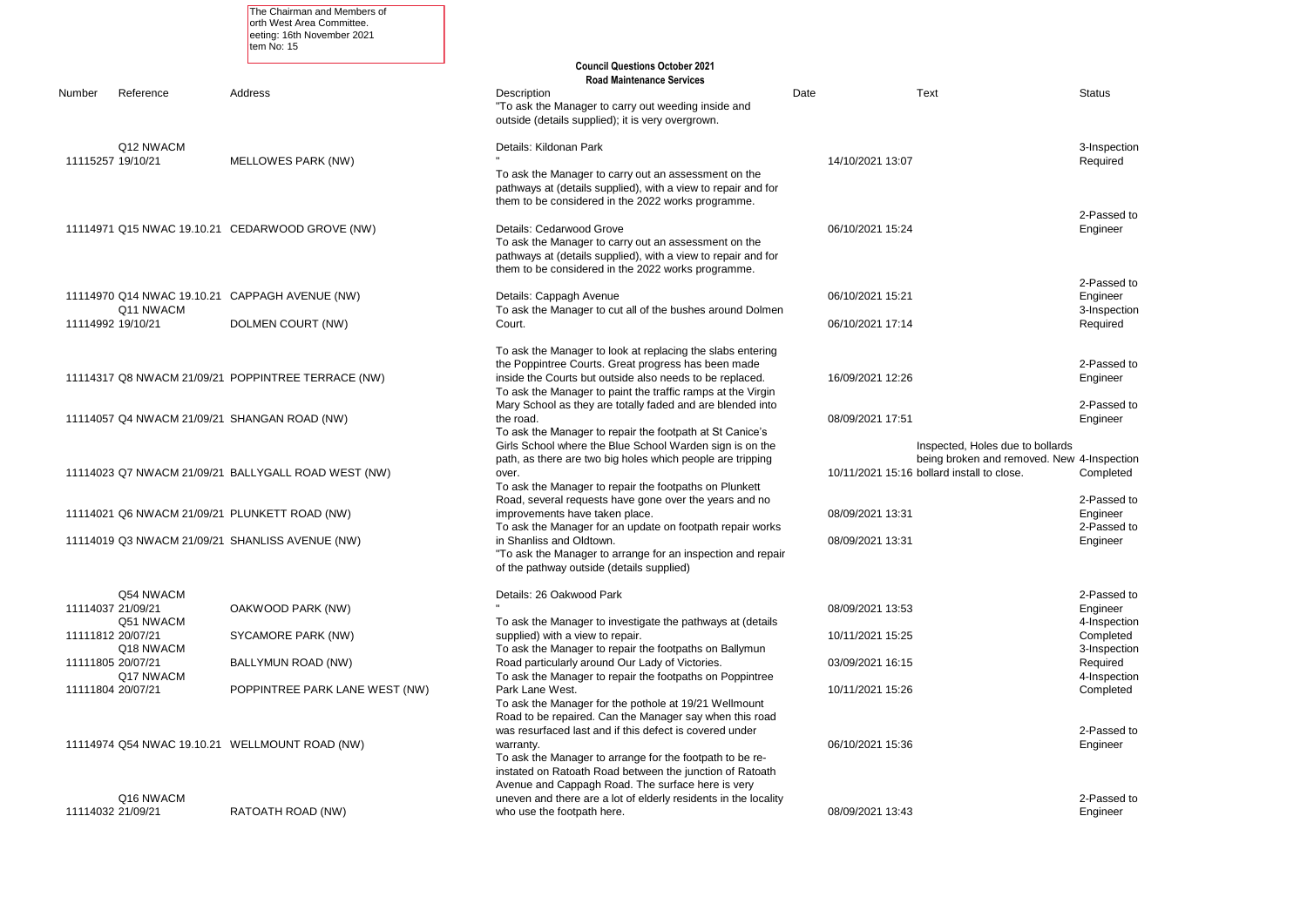|        |                                |                                                   | <b>Council Questions October 2021</b>                                                                                                                                                                                                                                                                                                |      |                                                                                                                                                                                                                                                                                                                            |                           |
|--------|--------------------------------|---------------------------------------------------|--------------------------------------------------------------------------------------------------------------------------------------------------------------------------------------------------------------------------------------------------------------------------------------------------------------------------------------|------|----------------------------------------------------------------------------------------------------------------------------------------------------------------------------------------------------------------------------------------------------------------------------------------------------------------------------|---------------------------|
| Number | Reference                      | Address                                           | <b>Road Maintenance Services</b><br>Description                                                                                                                                                                                                                                                                                      | Date | Text                                                                                                                                                                                                                                                                                                                       | <b>Status</b>             |
|        |                                |                                                   |                                                                                                                                                                                                                                                                                                                                      |      | A site investigation was carried<br>out at this location. There is a<br>temporary patch present where<br>a utility provider had carried out<br>works. There is a patch on the<br>lane way which is in good<br>condition, with another at the                                                                               |                           |
|        | Q15 NWACM<br>11114030 21/09/21 | <b>BARRACK LANE (NW)</b>                          | To ask the Manager to arrange for the footpath at Barrack<br>Lane (junction of N2 Finglas Road) to be re-instated as it is<br>in poor condition following works recently leaving a<br>temporary tarmac surface.<br>To ask the Manager to arrange for an inspection of the<br>ramps on (details supplied). The ones there are in poor |      | footpath on the Finglas road.<br>The second patch has settled<br>locally. RMS will follow up with<br>10/11/2021 15:05 utility provider to address                                                                                                                                                                          | 4-Inspection<br>Completed |
|        |                                | 11111797 Q3 NWACM 20/07/21 WESTWOOD ROAD (NW)     | condition and local residents have reported the scourge of<br>scramblers and would like to see extra ramps installed to try<br>and deal with this issue.<br>To ask the Manager to arrange for the ramps on (details<br>supplied) to be upgraded as they are seriously degraded                                                       |      | Ramps provisionally included in<br>10/11/2021 15:59 major works list for 2022                                                                                                                                                                                                                                              | 4-Inspection<br>Completed |
|        |                                | 11111796 Q1 NWACM 20/07/21 ABBOTSTOWN AVENUE (NW) | from usage. Can the Manager give a timeframe for<br>completion of works if they are already on a schedule.                                                                                                                                                                                                                           |      | Ramps provisionally included in<br>10/11/2021 15:58 major works list for 2022<br>A site inspection was carried out<br>at this location to review the<br>issues raised. The roads in<br>Glasnevin Park were found to be<br>in generally good to fair<br>condition. However, there are a<br>number of localised defects that | 4-Inspection<br>Completed |
|        |                                |                                                   | To ask the Chief Executive to arrange for a full assessment<br>and repair of the roadway at (details supplied)                                                                                                                                                                                                                       |      | do require attention. These<br>have been logged onto Confirm,<br>Road Maintenance Asset                                                                                                                                                                                                                                    | 4-Inspection              |
|        | 11111208 Q46 CM 05/07/21       | <b>GLASNEVIN PARK (NW)</b>                        | Details: Glasnevin Park, Dublin 11<br>"To ask the Manager to investigate the possibility of<br>installing a ramp for wheelchair and buggy users at (details<br>supplied)                                                                                                                                                             |      | 10/11/2021 15:02 Management Database                                                                                                                                                                                                                                                                                       | Completed                 |
|        | Q50 NWACM<br>11110433 15/06/21 | <b>BARRY AVENUE (NW)</b>                          | Details: Barry Avenue (at St Kevin's School to St Joseph's<br>school/ Barry Road)                                                                                                                                                                                                                                                    |      | Assessment of location<br>10/11/2021 15:22 suitability underway.                                                                                                                                                                                                                                                           | 4-Inspection<br>Completed |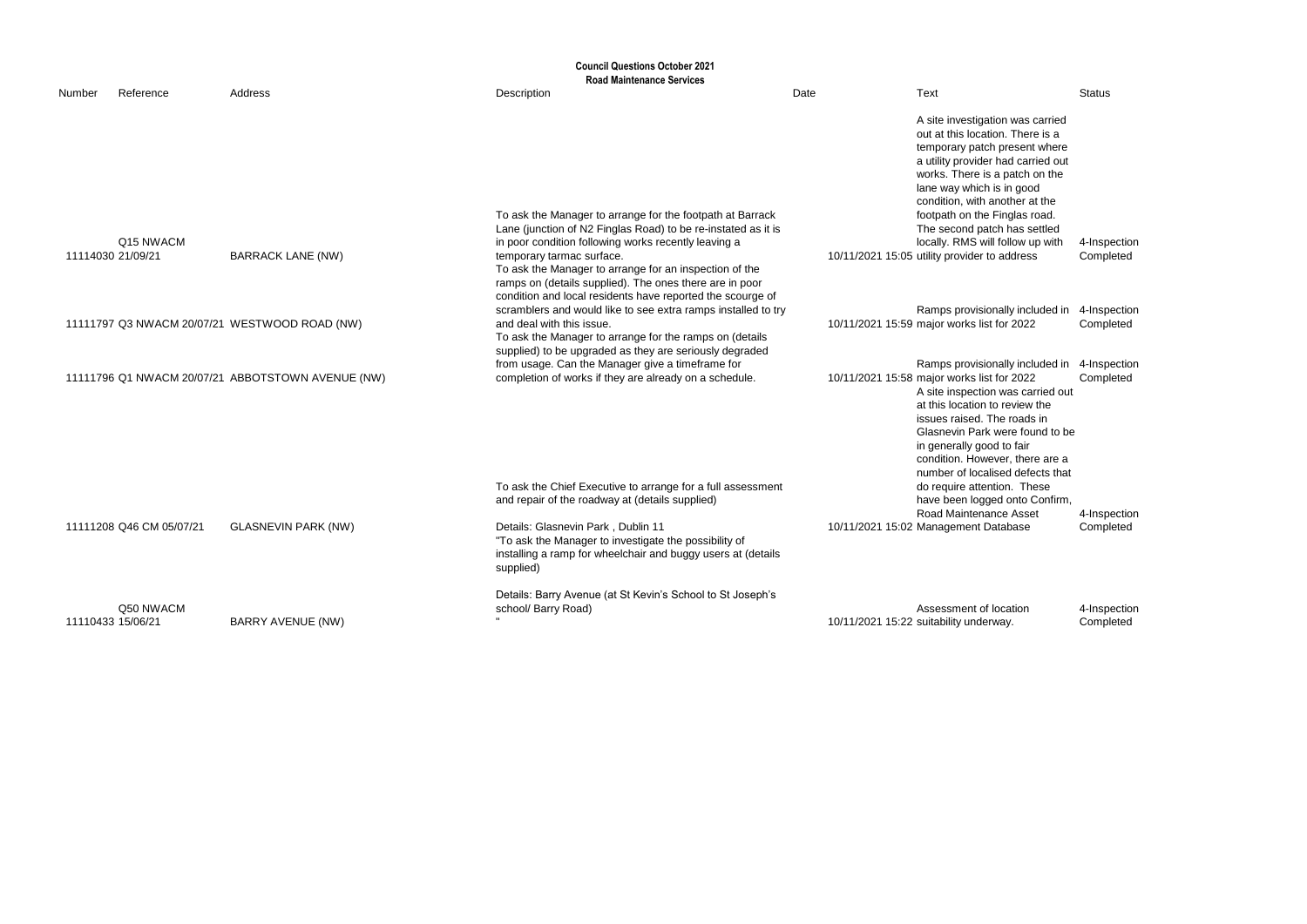# Nameplate Ordered

|        |                                |                                                 | <b>Council Questions October 2021</b><br><b>Road Maintenance Services</b>                                                                                                                                                                                                                                                                                                                                                                                                                                                             |                                 |                                                                         |                 |
|--------|--------------------------------|-------------------------------------------------|---------------------------------------------------------------------------------------------------------------------------------------------------------------------------------------------------------------------------------------------------------------------------------------------------------------------------------------------------------------------------------------------------------------------------------------------------------------------------------------------------------------------------------------|---------------------------------|-------------------------------------------------------------------------|-----------------|
|        | Reference                      | Address                                         | Description                                                                                                                                                                                                                                                                                                                                                                                                                                                                                                                           | Date                            | <b>Text</b>                                                             | Status          |
| Number |                                |                                                 | issues raised in motion 4 at the January 2021 area<br>committee meeting in relation to (details supplied).                                                                                                                                                                                                                                                                                                                                                                                                                            |                                 |                                                                         |                 |
|        |                                |                                                 | Details: 1) Additional signage be put up on a pole to clearly<br>identify where Glasilawn<br>Road begins.<br>2) The residents group be assisted in purchasing a<br>cast iron sign for the<br>entrance to the road.<br>3) The Tolka Estate signs are at both ends of the road with<br>arrows yet these<br>are absent for Glasilawn, can these be reviewed.                                                                                                                                                                             |                                 |                                                                         |                 |
|        |                                |                                                 | Reply                                                                                                                                                                                                                                                                                                                                                                                                                                                                                                                                 |                                 |                                                                         |                 |
|        |                                |                                                 | Contact:<br>Tel:<br>Email:                                                                                                                                                                                                                                                                                                                                                                                                                                                                                                            |                                 |                                                                         |                 |
|        |                                |                                                 | Report Motion 4 January 2021                                                                                                                                                                                                                                                                                                                                                                                                                                                                                                          |                                 |                                                                         |                 |
|        |                                | 11110366 Q48 15/06/21 NWAC GLASILAWN ROAD (NW)  | Road Maintenance Services Division is progressing with a<br>review of signage in place on Glasilawn Road in the vicinity<br>of Tolka Estate, but completion of this review has been<br>delayed due to the Christmas break and annual leave<br>arrangements for staff involved. However, it should be<br>completed in a matter of weeks. A site inspection is an<br>integral part of this process. Any additional or replacement<br>To ask the Manager to arrange for repair of the three<br>potholes at the top of (details supplied) | 03/09/2021 12:12 installed.     | Name plate delivered, to be                                             | Name<br>Order   |
|        | Q39 NWACM<br>11114996 19/10/21 | DRAPIER GREEN (NW)                              | Details: Drapier Green, near no. 2/3 Drapier Green.<br>To ask the Manager to repair the road surface at the                                                                                                                                                                                                                                                                                                                                                                                                                           | 06/10/2021 17:19                |                                                                         | 3-Insp<br>Requi |
|        | Q38 NWACM<br>11114994 19/10/21 | <b>VIRGINIA PARK (NW)</b>                       | junction of Virginia Park and Drive as the surrounding<br>tarmac has ravelled to a severe extent.<br>To ask the Manager can the pavements on Oakwood                                                                                                                                                                                                                                                                                                                                                                                  | 06/10/2021 17:18                |                                                                         | 3-Insp<br>Requi |
|        | Q31 NWACM<br>11114993 19/10/21 | OAKWOOD AVENUE (NW)                             | Avenue be inspected with a view to next year's works<br>programme.                                                                                                                                                                                                                                                                                                                                                                                                                                                                    | 06/10/2021 17:16                |                                                                         | 3-Insp<br>Requi |
|        |                                | 11114972 Q30 NWAC 19.10.21 WELLMOUNT DRIVE (NW) | To ask the Manager can the pavements on Wellmount Drive<br>be inspected with a view to next year's works programme<br>To ask the Manager to inspect and repair the pavement at<br>(details supplied) as the tarmac surface has ravelled and is<br>uneven.                                                                                                                                                                                                                                                                             | 06/10/2021 15:28                |                                                                         | 2-Pas<br>Engine |
|        | Q34 NWACM<br>11114036 21/09/21 | <b>GLASILAWN ROAD (NW)</b>                      | Details: 1-4 Glasilawn Avenue, Dublin 11<br>To ask the Manager to repair the pothole in the road surface<br>at (details supplied) as it is quite deep and a danger to<br>vehicles and pedestrians.                                                                                                                                                                                                                                                                                                                                    | 08/09/2021 13:49                | <b>INspection Completed. Drapier</b><br>Green added to provisional list | 2-Pas<br>Engine |
|        | Q33 NWACM<br>11114035 21/09/21 | DRAPIER GREEN (NW)                              | Details: 3-4 Drapier Green, Dublin 11                                                                                                                                                                                                                                                                                                                                                                                                                                                                                                 | 10/11/2021 14:43 defect logged. | for future major works. Localised 4-Insp                                | Comp            |

3-Inspection Required

3-Inspection Required

3-Inspection Required

2-Passed to Engineer

2-Passed to Engineer

INspection Completed. Drapier Green added to provisional list for future major works. Localised 4-Inspection Completed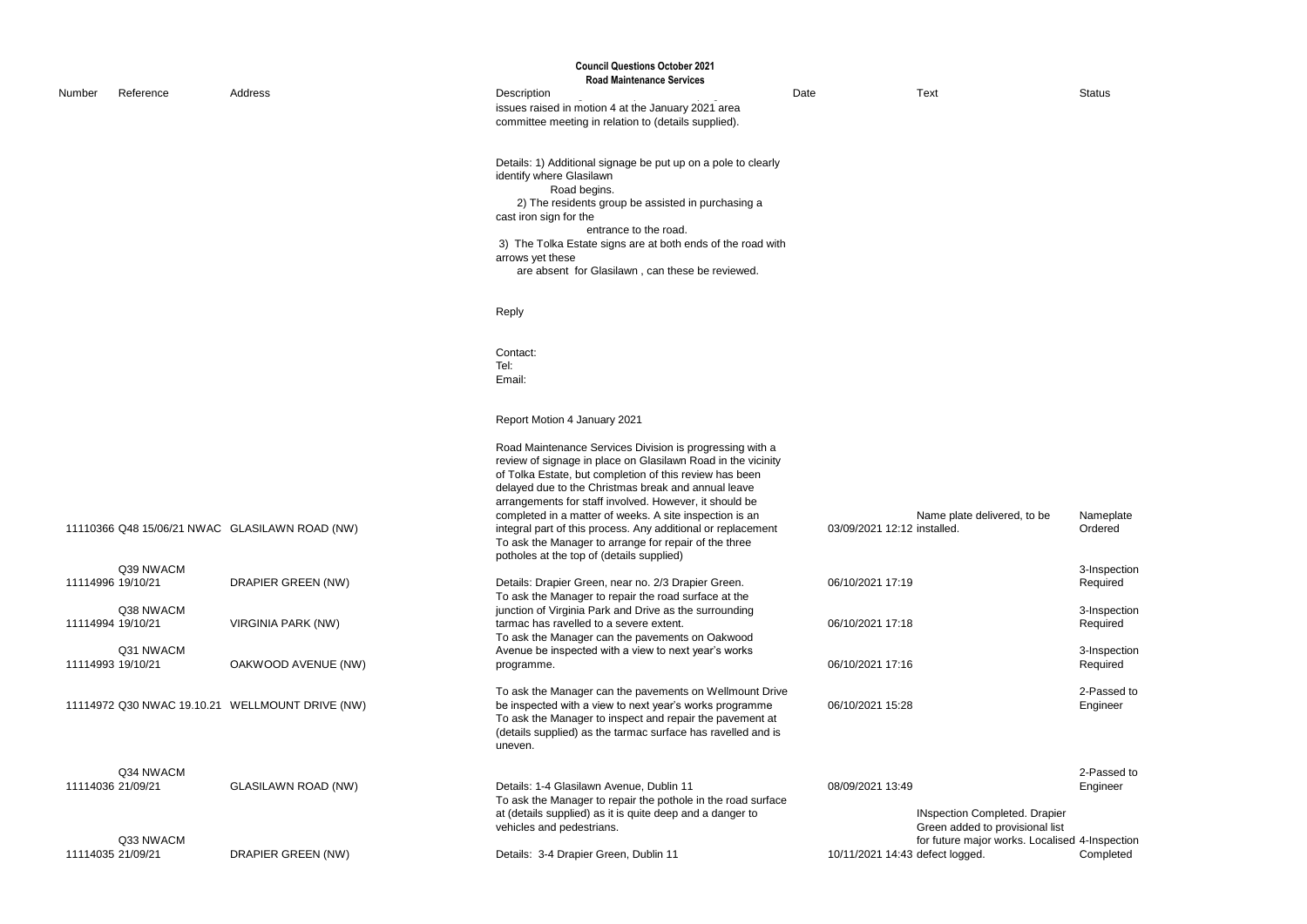7-Job Passed to Crew

4-Inspection Completed

8-Job Completed

4-Inspection **Completed** 

4-Inspection **Completed** 

4-Inspection Completed

4-Inspection Completed

|                   |                           |                                                | <b>Council Questions October 2021</b>                                                                                                                                                                                                                                                                                                                                                                                                                            |      |                                   |                                                                                      |                 |
|-------------------|---------------------------|------------------------------------------------|------------------------------------------------------------------------------------------------------------------------------------------------------------------------------------------------------------------------------------------------------------------------------------------------------------------------------------------------------------------------------------------------------------------------------------------------------------------|------|-----------------------------------|--------------------------------------------------------------------------------------|-----------------|
| Number            | Reference                 | Address                                        | <b>Road Maintenance Services</b><br>Description                                                                                                                                                                                                                                                                                                                                                                                                                  | Date |                                   | <b>Text</b>                                                                          | <b>Status</b>   |
|                   |                           |                                                | To ask the Manager to replace the dip in the footpath at the<br>southern edge of (details supplied) on the green. The<br>footpaths were recently resurfaced but the dip is too high                                                                                                                                                                                                                                                                              |      |                                   |                                                                                      |                 |
| 11111810 20/07/21 | Q34 NWACM                 | TOLKA ESTATE (NW)                              | and local residents in wheelchairs and mobility units have<br>difficulty accessing the green via the pavement.<br>To ask the Manager to repair the road surface in (details                                                                                                                                                                                                                                                                                      |      |                                   | 09/11/2021 16:07 Contractor assigned to repair                                       | 7-Job<br>Crew   |
| 11111794 20/07/21 | Q29 NWACM                 | BENEAVIN PARK (NW)                             | supplied), as it is very badly cracked and a cyclist recently<br>came off their bike due to the poor condition.<br>To ask the Manager to repair the road surface outside<br>(details supplied) as there are two potholes.                                                                                                                                                                                                                                        |      | 25/08/2021 13:12                  |                                                                                      | 4-Insp<br>Comp  |
|                   |                           | 11110363 Q32 15/06/21 NWAC DRAPIER GREEN (NW)  | Details: 2 Drapier Green, Dublin 11                                                                                                                                                                                                                                                                                                                                                                                                                              |      | 10/11/2021 14:37 Completed        | Job Number 41090950                                                                  | 8-Job           |
|                   |                           |                                                | To ask the Manager to repair the footpaths on (details<br>supplied) as they are in poor condition in several locations.                                                                                                                                                                                                                                                                                                                                          |      |                                   |                                                                                      |                 |
|                   |                           | 11110360 Q26 15/06/21 NWAC TERMON COURT (NW)   | Details: Termon Court, Dublin 11<br>"To ask the Chief Executive if he will make a comment on<br>staffing levels in Roads Maintenance and backlog of issues<br>(details supplied).                                                                                                                                                                                                                                                                                |      | 10/11/2021 14:19                  |                                                                                      | 4-Insp<br>Comp  |
|                   | 11111296 Q82 CM 05/07/21  | SAINT PAPPIN ROAD (NW)                         | Details: Footpath at 10 St. Pappins Road was reported on<br>April 10th where an elderly man tripped and hurt his face.<br>The query was raised again recently (June 17th) and we<br>were told it has not been inspected yet.<br>"To ask the Manager to arrange for the resurfacing of the<br>(former) laneway area at (details supplied 1). Could the<br>Manager also provide an updated timeframe for the new<br>paving to be installed in (details supplied 2) |      | 10/11/2021 15:36                  | Inspection carried out. Minor<br>repairs logged for attention.                       | 4-Insp<br>Comp  |
|                   |                           | 11110358 Q15 15/06/21 NWAC CROMLECH COURT (NW) | Details: (1) Cromlech Court between no 42 and 21. (2)<br>Cromlech Court no 13-24 and 37-48.<br>"To ask the Manager to repair the potholes on Balbutcher<br>Drive.                                                                                                                                                                                                                                                                                                |      | 10/11/2021 14:14 program.         | Road added for potential<br>inclusion on major works<br>Balbutcher Drive included on | 4-Insp<br>Comp  |
|                   | 11110354 Q2 15/06/21 NWAC | <b>BALBUTCHER DRIVE (NW)</b>                   |                                                                                                                                                                                                                                                                                                                                                                                                                                                                  |      | 09/11/2021 16:05 Program of works | provisional list form 2022                                                           | 4-Insp<br>Comp  |
|                   |                           |                                                | To ask the Manager repair the footpath at (details supplied)                                                                                                                                                                                                                                                                                                                                                                                                     |      |                                   |                                                                                      |                 |
| 11109147 18/05/21 | Q49 NWACM                 | WILLOW PARK ROAD (NW)                          | Details: 71 Willow Park Road, Dublin 11.                                                                                                                                                                                                                                                                                                                                                                                                                         |      | 25/08/2021 15:49                  |                                                                                      | 4-Insp<br>Comp  |
|                   | Q24 NWACM                 |                                                | To ask the Manager can a path be built across from the new<br>Aspen accommodation on Balbutcher Lane. This was an old<br>entrance into the shopping centre but now that the shopping<br>centre car park is gone and grass in its place, this section<br>has no pedestrian path and is therefore seen as a car park<br>space and cars park here. This means pedestrians cannot<br>get past and have to walk out onto oncoming traffic. Can a                      |      |                                   |                                                                                      | 3-Insp          |
| 11115340 19/10/21 |                           | <b>BALBUTCHER LANE (NW)</b>                    | new path for this section be urgently put in place.<br>To ask the Chief Executive can the leaking pipe around the<br>steps at the bottom of the Hill in Finglas please be urgently                                                                                                                                                                                                                                                                               |      | 18/10/2021 12:42                  |                                                                                      | Requi<br>3-Insp |
|                   |                           | 11113544 Q90 NWCM 06/09/21 FINGLAS ROAD (NW)   | repaired and the steps made safe.                                                                                                                                                                                                                                                                                                                                                                                                                                |      | 26/08/2021 10:40                  |                                                                                      | Requi           |

3-Inspection **Required** 

4-Inspection Completed

3-Inspection Required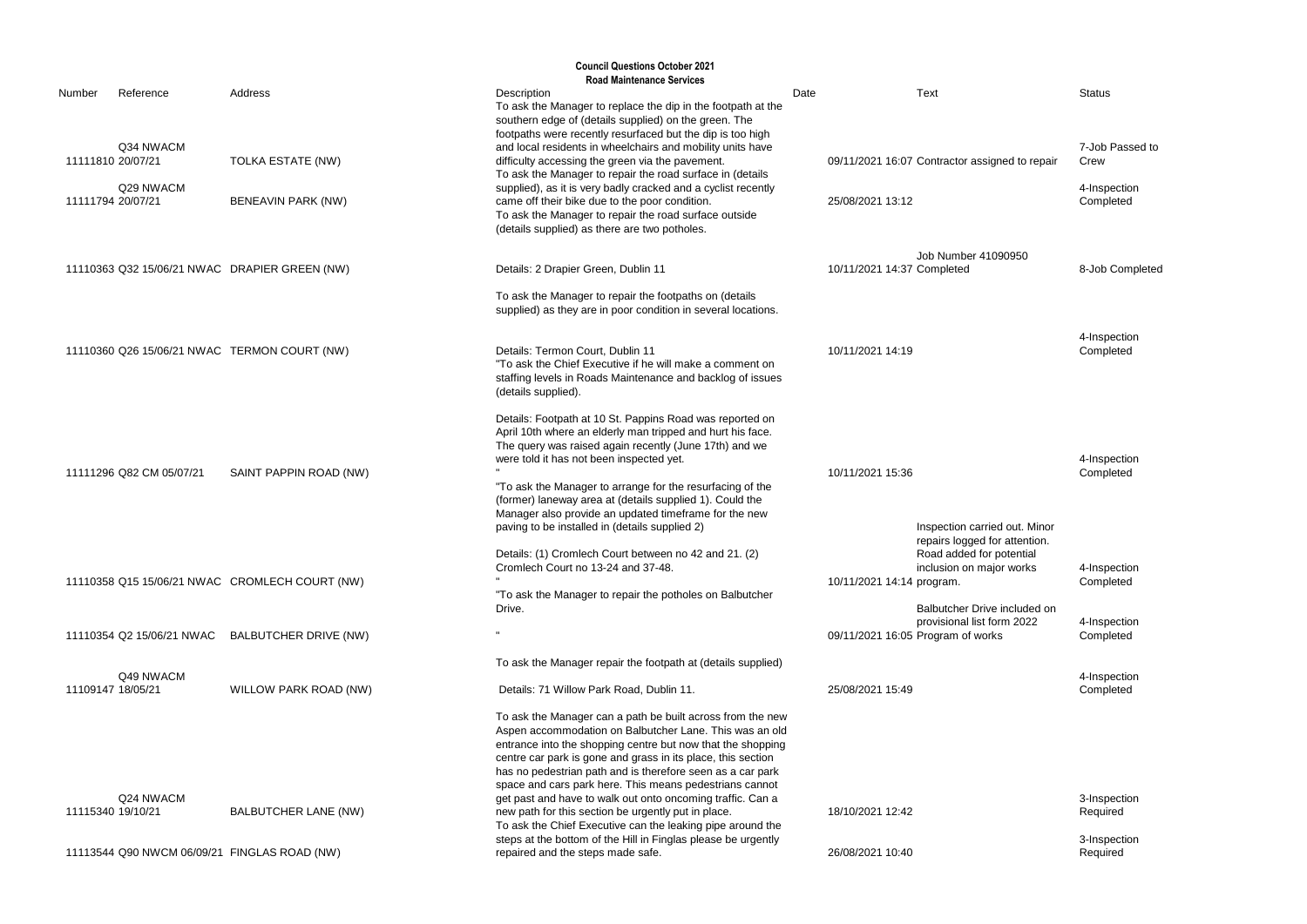|                                        |                           |                                                   | <b>Council Questions October 2021</b>                                                                                                                                                                                                                                                                                   |      |                                                                                                                           |                                                      |
|----------------------------------------|---------------------------|---------------------------------------------------|-------------------------------------------------------------------------------------------------------------------------------------------------------------------------------------------------------------------------------------------------------------------------------------------------------------------------|------|---------------------------------------------------------------------------------------------------------------------------|------------------------------------------------------|
| Number                                 | Reference                 | Address                                           | <b>Road Maintenance Services</b><br>Description<br>To ask the Manager to carry out a full assessment of the<br>pathways at (details supplied)                                                                                                                                                                           | Date | <b>Text</b>                                                                                                               | <b>Status</b>                                        |
| 11109142 18/05/21<br>11109141 18/05/21 | Q22 NWACM<br>Q10 NWACM    | PINEWOOD AVENUE (NW)<br><b>BELCLARE PARK (NW)</b> | Details: Pinewood, Glasnevin. A number of pathways in this<br>area are in a bad state of disrepair. Can a list of areas within<br>Pinewood to be repaired please be provided.<br>To ask the Manager to arrange for the footpath adjacent to<br>Belclare Park which leads up to Poppintree Park to be<br>edged properly. |      | 10/11/2021 15:51<br>Defects added to confirm. PAth<br>to be added to provisional list of<br>10/11/2021 15:49 major works. | 7-Job Passed to<br>Crew<br>4-Inspection<br>Completed |
|                                        |                           | 11109140 Q7 NWACM 18/05/21 BELCLARE CRESCENT (NW) | To ask the Manager to repair the ramps on Belclare<br>Crescent, both are in very poor condition. They are the old<br>red ramps and are crumbling.<br>To ask the Manager to replace the trees and footpaths on<br>Coultry Avenue in consultation with residents. The trees                                               |      | Job 41130498 - 01-Job Raised,<br>Defect Job created via<br>10/05/2021 13:04 Connector                                     | 6-Job Raised                                         |
|                                        |                           | 11109139 Q4 NWACM 18/05/21 COULTRY AVENUE (NW)    | are causing huge issues and going under people's homes<br>as well as cracking all the footpaths.<br>To ask the Manager to repair the footpaths in Kippure Park,                                                                                                                                                         |      | INspection completed & items<br>10/11/2021 16:01 logged.                                                                  | 2-Passed to<br>Inspector                             |
|                                        |                           | 11109138 Q2 NWACM 18/05/21 KIPPURE PARK (NW)      | there are holes in parts of them which will cause a serious<br>accident.                                                                                                                                                                                                                                                |      | 10/11/2021 15:47                                                                                                          | 2-Passed to<br>Inspector                             |
|                                        |                           |                                                   | "To ask the Chief Executive to arrange for an inspection of<br>the surface of the car park at (details supplied) with a view<br>to resurfacing and repair.                                                                                                                                                              |      |                                                                                                                           |                                                      |
|                                        | 11109099 Q88 CM 10/05/21  | <b>BARRY ROAD (NW)</b>                            | Details: The Car Park on Barry Road/Avenue at the shops.<br>A number of potholes are present which need repair.<br>"To ask the Chief Executive to repair the road surface at<br>(details supplied) as there is a large pothole which is<br>impeding the resident's access to their driveway.                            |      | 03/09/2021 13:15                                                                                                          | 2-Passed to<br>Inspector                             |
|                                        | 11108945 Q120 CM 10/05/21 | <b>BALLYGALL AVENUE (NW)</b>                      | Details: 14 Ballygall Avenue Dublin 11                                                                                                                                                                                                                                                                                  |      | 03/09/2021 15:01 Defect number: 31062758                                                                                  | 2-Passed to<br>Inspector                             |
|                                        |                           |                                                   | "To ask the Chief Executive to arrange for an inspection of<br>the surface of the car park at (details supplied) with a view<br>to resurfacing and repair.                                                                                                                                                              |      |                                                                                                                           |                                                      |
|                                        | 11108942 Q88 CM 10/05/21  | <b>BARRY ROAD (NW)</b>                            | Details: The Car Park on Barry Road/Avenue at the shops.<br>A number of potholes are present which need repair.<br>To ask the Manager to improve the caretaking of the<br>Coultry and Woodhazel areas in terms of clearing litter,<br>cleaning paths of dog poo, clearing litter before grass                           |      | 03/09/2021 14:48                                                                                                          | 2-Passed to<br>Inspector                             |
| 11114038 21/09/21                      | Q24 NWACM                 | <b>COULTRY AVENUE (NW)</b>                        | cutting, fixing damage to footpaths caused by trees which<br>are now trip hazards and pruning trees that are blocking light<br>such as between 20-37 Coultry Avenue.<br>To ask the Manager to repair the drainage problems at<br>(details supplied) when the pavement was resurfaced                                    |      | 08/09/2021 13:59<br>INspection carried out. Unable<br>to see issue. Will return after                                     | 2-Passed to<br>Engineer                              |
|                                        |                           | 11107932 Q34 NWAC 20/04/21 SYCAMORE ROAD (NW)     | recently it caused pooling of water at the front gate as the<br>water does not have anywhere to drain.<br>"To ask the Manager to arrange a survey of the condition of<br>the road at (details supplied)                                                                                                                 |      | heavy rainfall to see if ponding<br>10/11/2021 15:45 evident.                                                             | 4-Inspection<br>Completed                            |
| 11107869 20/04/21                      | Q23 NWACM                 | DEAN SWIFT ROAD (NW)                              | Details: Dean Swift Road                                                                                                                                                                                                                                                                                                |      | 03/09/2021 15:42                                                                                                          | 4-Inspection<br>Completed                            |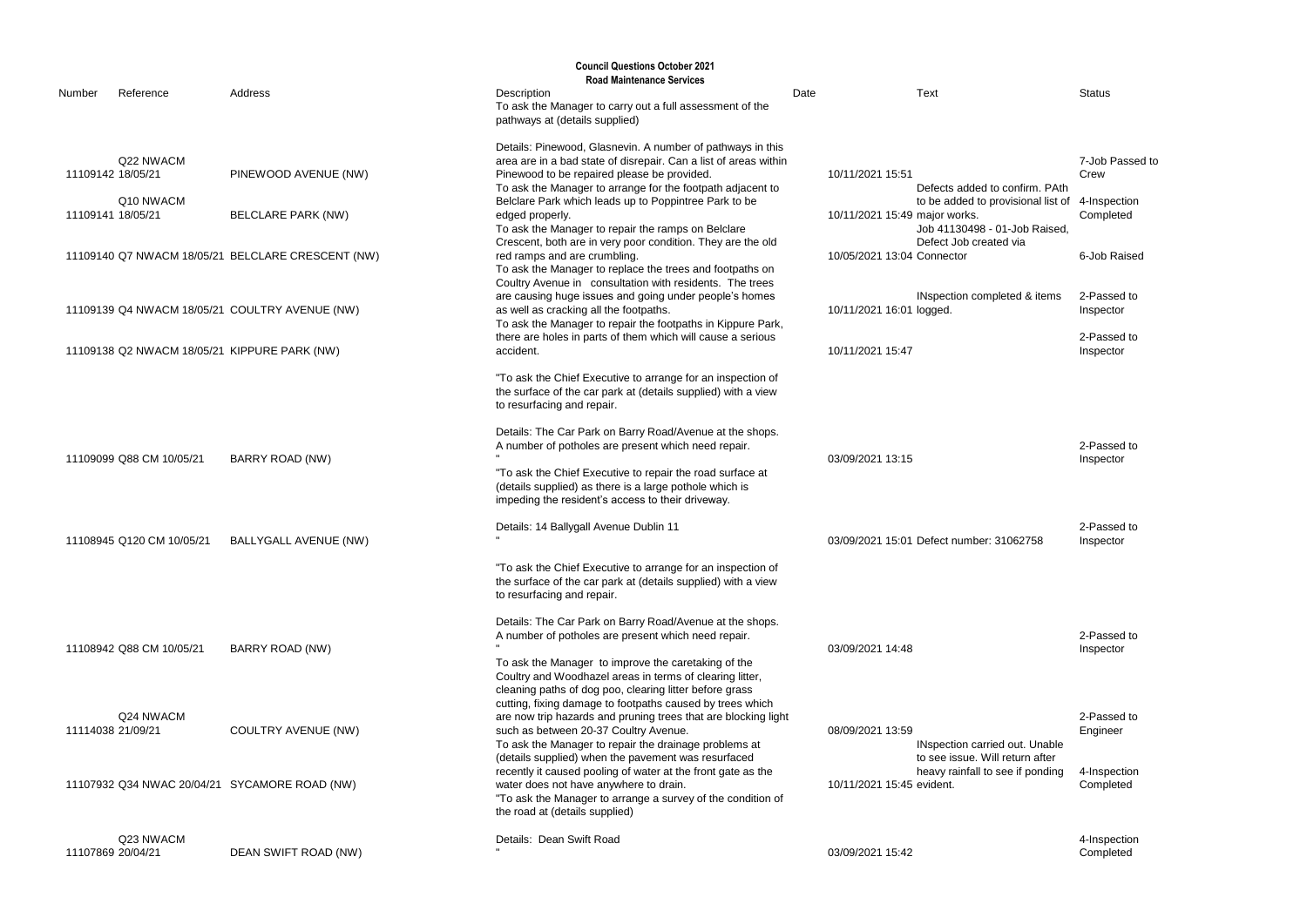|        |                                            |                                                  | <b>Council Questions October 2021</b><br><b>Road Maintenance Services</b>                                                                                                                                                                                                    |      |                                                                                                         |                          |
|--------|--------------------------------------------|--------------------------------------------------|------------------------------------------------------------------------------------------------------------------------------------------------------------------------------------------------------------------------------------------------------------------------------|------|---------------------------------------------------------------------------------------------------------|--------------------------|
| Number | Reference                                  | Address                                          | Description                                                                                                                                                                                                                                                                  | Date | <b>Text</b>                                                                                             | <b>Status</b>            |
|        |                                            |                                                  | "To ask the Manager for a review of the signage at (details<br>supplied); if a site visit can be arranged; and if the residents<br>can be assisted with perhaps purchasing improved signage.                                                                                 |      |                                                                                                         |                          |
|        |                                            | 11106640 Q21 NWAC 16/03/21 CASEMENT ROAD (NW)    | Details: Casement Road Lower<br>To ask the Manager to repair a pothole and other damage to                                                                                                                                                                                   |      | 10/11/2021 08:59                                                                                        | 3-Inspection<br>Required |
|        |                                            |                                                  | the road at (details supplied).                                                                                                                                                                                                                                              |      |                                                                                                         |                          |
|        | 11106479 Q48 NWAC 16/03/21 GROVE ROAD (NW) |                                                  | Details: Grove Road, about 5 meters from the junction with<br>Sycamore Road.<br>"To ask the Manager to arrange for the footpath to be<br>repaired at (details supplied). This has been reported<br>several times after elderly residents locally tripping on said<br>damage. |      | 09/11/2021 16:59                                                                                        | 3-Inspection<br>Required |
|        |                                            |                                                  |                                                                                                                                                                                                                                                                              |      | Job 41128613 - 01-Job Raised,<br>Defect Job created via                                                 |                          |
|        |                                            | 11106478 Q39 NWAC 16/03/21 CRANOGUE TERRACE (NW) | Details: 13 Crannogue Terrace<br>To ask the Manager to urgently repair paths in the Willow<br>Park and Pinewood areas. This area has a high number of                                                                                                                        |      | 09/11/2021 17:25 Connector                                                                              | 6-Job Raised             |
|        |                                            | 11106476 Q32 NWAC 16/03/21 WILLOW PARK ROAD (NW) | people who are of risk of tripping/falling due to the different<br>levels of the paths<br>"To ask the Manager to reinstall the ramp at (details<br>supplied) which wasn't put back<br>in during recent re<br>pavement works.                                                 |      | 09/11/2021 17:00                                                                                        | 2-Passed to<br>Engineer  |
|        |                                            | 11106475 Q23 NWAC 16/03/21 KILDONAN ROAD (NW)    | Details: Kildonan Road                                                                                                                                                                                                                                                       |      | Check snags near Barry Road<br>09/11/2021 17:22 and contact contractor<br>Job 41135627 - 01-Job Raised, | 2-Passed to<br>Engineer  |
|        | 11106473 Q6 NCAC 16/03/21                  | <b>BALBUTCHER DRIVE (NW)</b>                     | To ask the Manager to repair the pot holes on Shanowen<br>Road onto Shanliss and outside 3 Balbutcher Drive<br>To ask the Manager to repair the pothole at the entrance of<br>Ard Na Meala, there is also a steel pole sticking up from the                                  |      | Defect Job created via<br>09/11/2021 17:05 Connector                                                    | 6-Job Raised             |
|        |                                            | 11106472 Q2 NWAC 16/03/21 ARD NA MEALA (NW)      | ground where the old bus stop was on Ballymun Road<br>beside Ard na Meala<br>"To ask the Manager to arrange for the inspection of the<br>pathways on (details supplied) with a view to carrying out                                                                          |      | 09/11/2021 17:15                                                                                        | 3-Inspection<br>Required |
|        | 11106471 Q22 NWAC 16/03/21 MCKEE ROAD (NW) |                                                  | badly needed repairs.<br>Details: McKee Road<br>To ask the Manager for an update on the realignment of the                                                                                                                                                                   |      | Consider for major works<br>program and inspect for<br>10/11/2021 10:32 localised repairs               | 2-Passed to<br>Inspector |
|        |                                            | 11105245 Q33 NWAC 16/02/21 CASEMENT ROAD (NW)    | ramp at the entrance to Mellowes Park on Casement Road.<br>Wheelchair users can no longer access the ramp due to its<br>height.<br>"To ask the Manager to arrange for the potholes on<br>Wellmount Road adjacent to the FAST building to be                                  |      | Job 41129906 - 01-Job Raised,<br>Defect Job created via<br>27/04/2021 15:34 Connector                   | 6-Job Raised             |
|        |                                            |                                                  | repaired and for the road to be included on future works<br>plans for re-instatement.                                                                                                                                                                                        |      | Job 41127503 - 01-Job Raised,<br>Defect Job created via                                                 |                          |
|        |                                            | 11105242 Q14 NWAC 16/02/21 WELLMOUNT ROAD (NW)   |                                                                                                                                                                                                                                                                              |      | 24/02/2021 10:09 Connector                                                                              | 6-Job Raised             |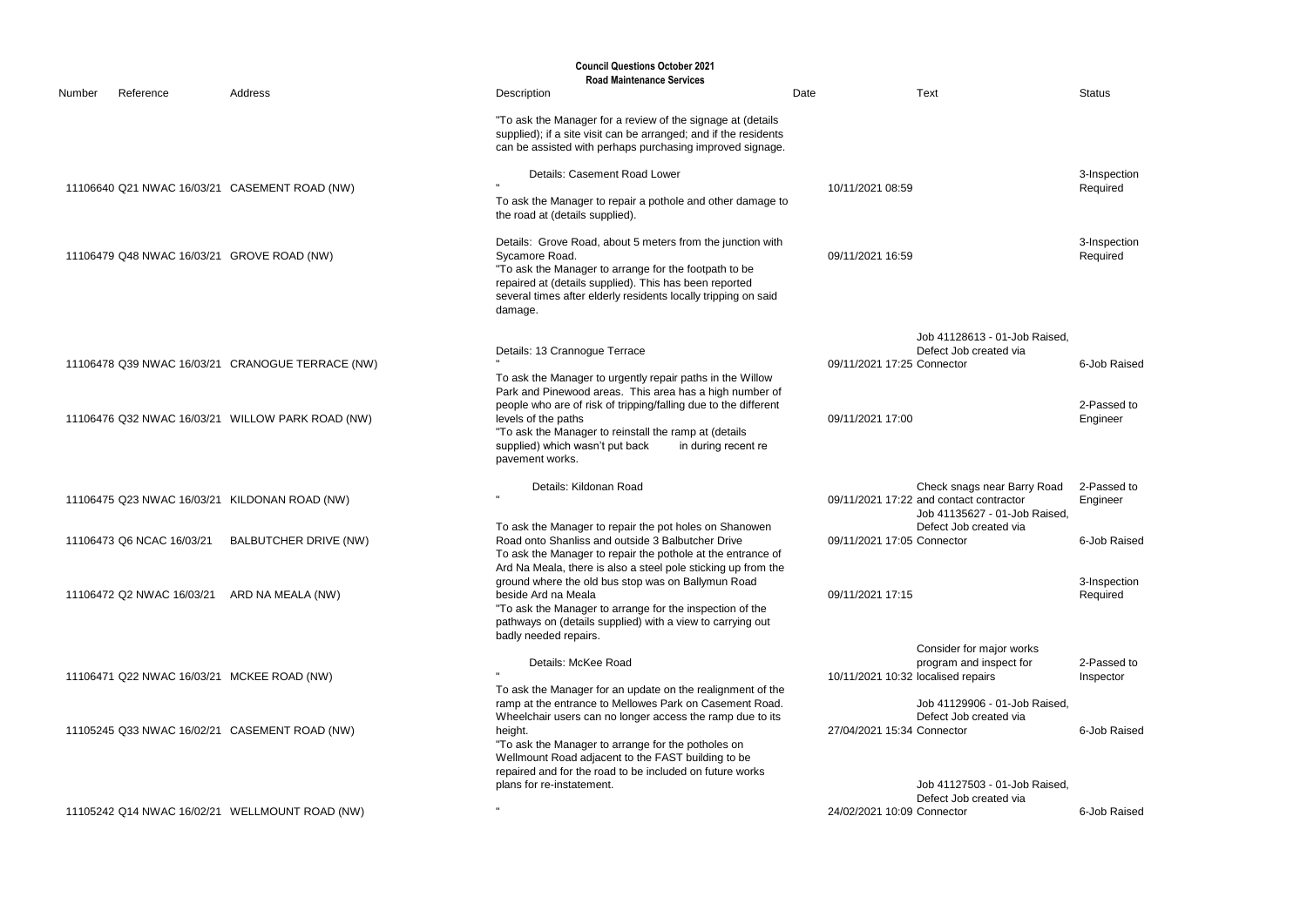|        | <b>Council Questions October 2021</b> |                                                 |                                                                                                                                                                                                                                               |      |                                                                                       |                           |
|--------|---------------------------------------|-------------------------------------------------|-----------------------------------------------------------------------------------------------------------------------------------------------------------------------------------------------------------------------------------------------|------|---------------------------------------------------------------------------------------|---------------------------|
|        |                                       |                                                 | <b>Road Maintenance Services</b>                                                                                                                                                                                                              |      |                                                                                       |                           |
| Number | Reference                             | Address                                         | Description                                                                                                                                                                                                                                   | Date | <b>Text</b>                                                                           | <b>Status</b>             |
|        |                                       |                                                 | To ask the Manager if steps can be taken to address the<br>poor condition of the footpath (details supplied) in Dublin 11.                                                                                                                    |      |                                                                                       |                           |
|        |                                       |                                                 | Details: The condition of the footpath 46-104 Kildonan Road,<br>Finglas West (beside Park), is in a deplorable condition and<br>needs to be replaced immediately. Last year the council                                                       |      |                                                                                       |                           |
|        |                                       |                                                 | partially replaced the footpath beside the houses; why did<br>the council not replace the footpaths entirely here when<br>places e.g. like Sycamore Road in Finglas East have gave<br>both sides of the road completely refurbished; e.g. the |      |                                                                                       |                           |
|        |                                       |                                                 | residents of 88 Kildonan Road are aged 86 and 92 and find                                                                                                                                                                                     |      | Job 41129908 - 01-Job Raised,                                                         |                           |
|        |                                       | 11105241 Q45 NWAC 16/02/21 KILDONAN ROAD (NW)   | it hard to walk to and from the house, and there are many<br>others like them.                                                                                                                                                                |      | Defect Job created via<br>27/04/2021 15:46 Connector<br>Job 41128557 - 01-Job Raised  | 6-Job Raised              |
|        | 11105237 Q7 NWAC 16/02/21             | <b>BELCLARE DRIVE (NW)</b>                      | To ask the Manager to repair the footpaths on Belclare<br>Drive, they are in a very poor condition.                                                                                                                                           |      | Defect Job created via<br>25/03/2021 09:59 Connector<br>Job 41119400 - 01-Job Raised, | 6-Job Raised              |
|        | 11104253 Q7 NWAC 19/01/21             | <b>BARRY DRIVE (NW)</b>                         | To ask the Manager for an update on the pathways repairs<br>at (details supplied).                                                                                                                                                            |      | Defect Job created via<br>10/11/2021 09:02 Connector<br>Steep banks on either side    | 6-Job Raised              |
|        | 11104180 Q1 NWAC 19/01/21             | <b>WELLMOUNT PARADE (NW)</b>                    | To ask the Manager to inspect the pathway going through<br>(details supplied) with a view to repair. It is pooling rain<br>water and freezing, making it impossible to walk on.                                                               |      | preventing drainage, path<br>sheltered from early morning<br>16/03/2021 10:11 sun     | 4-Inspection<br>Completed |
|        |                                       |                                                 | To ask the Manager to arrange for works to be carried out<br>on the footpath at Beneavin Road and Glasnevin Avenue                                                                                                                            |      |                                                                                       |                           |
|        |                                       | 11103511 Q36 NWAC 15/12/20 BENEAVIN ROAD (NW)   | southeast corner (near Advanced Pitstop) as the area is in a<br>poor state.<br>To ask the Manager to arrange repairs to the kerb outside                                                                                                      |      | 15/12/2020 09:26 As per email attached.                                               | 2-Passed to<br>Engineer   |
|        | Q44 NWACM<br>11103442 15/12/20        | DEAN SWIFT ROAD (NW)                            | 85 Dean Swift Road and to resurface the verges which are<br>tarmac but are overgrown with moss.                                                                                                                                               |      | Will be added to works list and<br>30/06/2021 09:38 done in due course                | 6-Job Raised              |
|        |                                       |                                                 | To ask the Manager for the road in front of the Bus Stop at<br>Wftra Hall on Mellows Road to be repaired properly. I have<br>requested this numerous times over the last few years and                                                        |      | Job 41125716 - 01-Job Raised,                                                         |                           |
|        | Q41 NWACM                             |                                                 | the problem is only ever tarmacked over which doesn't                                                                                                                                                                                         |      | Defect Job created via                                                                |                           |
|        | 11103197 15/10/20                     | MELLOWES ROAD (NW)                              | resolve the issue properly.<br>To ask the Manager to repair the pavement surface at<br>[details supplied] as the pavement slab has lifted and poses                                                                                           |      | 22/12/2020 14:30 Connector                                                            | 6-Job Raised              |
|        |                                       |                                                 | a trip hazard.                                                                                                                                                                                                                                |      | Job 41125715 - 01-Job Raised,<br>Defect Job created via                               |                           |
|        |                                       | 11103180 Q31 NWAC 15/12/20 GROVE PARK ROAD (NW) | Details: 51 Grove Park Road,<br>"To ask the Manager to expedite the repair of the pathway<br>outside (details supplied). There have been a number of<br>falls at this location.                                                               |      | 22/12/2020 14:31 Connector                                                            | 6-Job Raised              |
|        |                                       |                                                 |                                                                                                                                                                                                                                               |      |                                                                                       |                           |
|        |                                       | 11103157 Q21 NWAC 15/12/20 SYCAMORE PARK (NW)   | Details: 1A Sycamore Park there have been a number of<br>falls at this location                                                                                                                                                               |      | Job 41128114 - 01-Job Raised,<br>Defect Job created via<br>15/03/2021 10:12 Connector | 6-Job Raised              |
|        |                                       | 11103156 Q20 NWAC 15/12/20 PLUNKETT AVENUE (NW) | To ask the Manager to review the huge tree and pathways<br>outside 72-74 Plunkett Avenue                                                                                                                                                      |      | Job 41125723 - 01-Job Raised<br>Defect Job created via<br>22/12/2020 14:30 Connector  | 6-Job Raised              |
|        |                                       |                                                 |                                                                                                                                                                                                                                               |      |                                                                                       |                           |